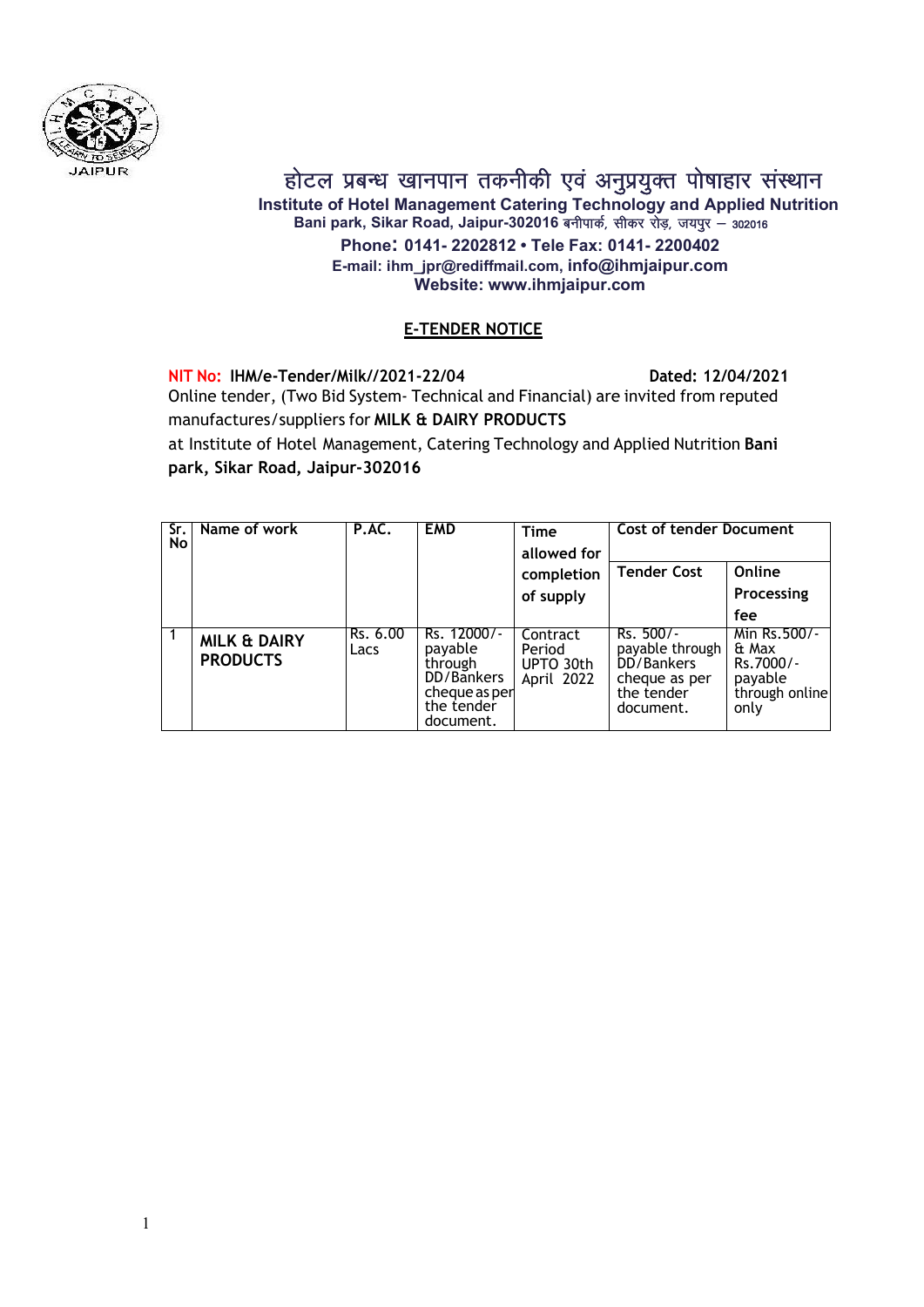1. The Tenderers intending to participate in this Tender are required to get enrolled on the portal **www.tenderwizard.com/IHM** Enrolment on the above mentioned Portal is mandatory.

2.The tenderers have to digitally sign their bids before submitting the bids hashes online thusthetenderersareadvisedtoobtainDigitalCertificates.TheBiddersmaycontactMr. Deepak Jangid (9680005669) & Mr. Mayank Singh (800115628) for obtaining Class ‐ III Digital Signature Certificates and get registration.

3. Tender documents are also available in our website www.ihmjaipur.com but for participation purpose you have to through www.tenderwizard.com/IHM website.

4. The tenders are required to submit must be upload on e‐ tendering portal: www.tenderwizard.com/IHMas per dates Indicated in Key Dates.

- 5. Tender cost and processing fee are non-refundable.
- 1. Submit EMD, of Rs.12,000/- through online mode of payment via Dr. Card, Cr. Card or Net Banking and NEFT/RTGS Challan. For successful bidder the EMD will be retained as Security Deposit and will be returned after the completion of contract period.

2. Tenderer which qualifies the Technical bid will only be considered for opening of Financial Bid, rest of the financial bid will be rejected. Institute of Hotel Management, Catering Technology and Applied Nutrition, Jaipur reserves the right to reject any or all the Tenders received without assigning any reason(s) thereof.

3. Security Deposit will be 5 % of the total estimate cost/- to be deposited after the contract is awarded in the form of DD.

> Sd/- PRINCIPAL Institute of Hotel Management Catering Technology and Applied Nutrition, Jaipur.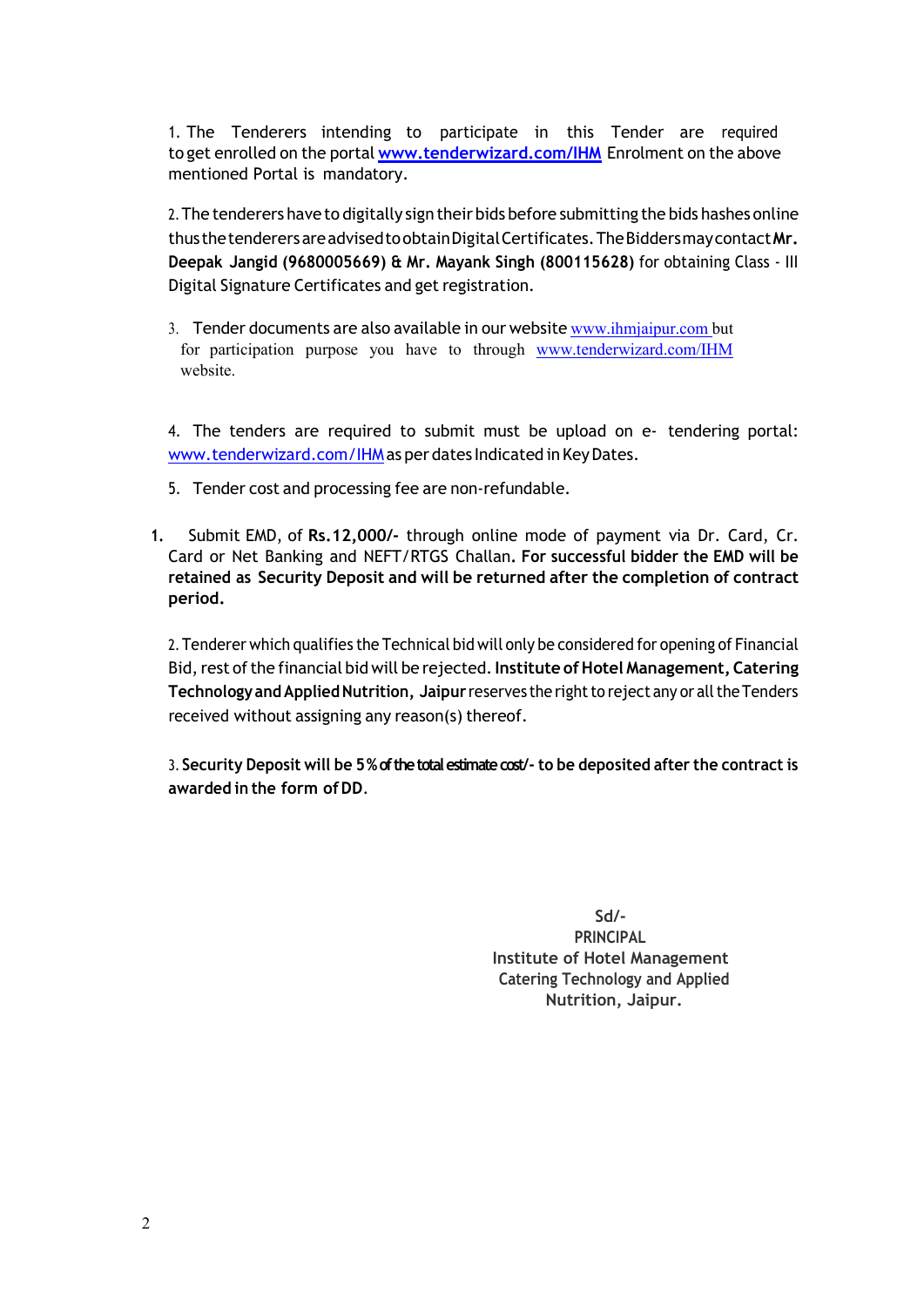### Technical Document

### Online Tender Schedule:

| S.<br>No       | <b>Stages Name</b>                                 | <b>Start Date and Time</b> |
|----------------|----------------------------------------------------|----------------------------|
| 1              | Start of downloading of tender<br>document         | 12.04.2021 06:00 p.m.      |
| $\overline{2}$ | Closure of downloading of<br>tender document       | 26.04.2021 5:00 p.m.       |
| $\mathcal{L}$  | Last date and time of online<br>submission of Bid. | 28.04.2021 3:00 p.m.       |
| 3              | <b>TENDER OPENING Technical</b>                    | 28.04.2021 3:30 p.m.       |
| 4              | <b>TENDER OPENING Financial</b>                    | Will be intimated later    |
| 5              | Minimum Validity of Tender<br>offer                | 180 Days                   |
| 6              | Estimated cost of tender                           | $Rs.500/-$                 |

Note: - online submission of tender are mandatory.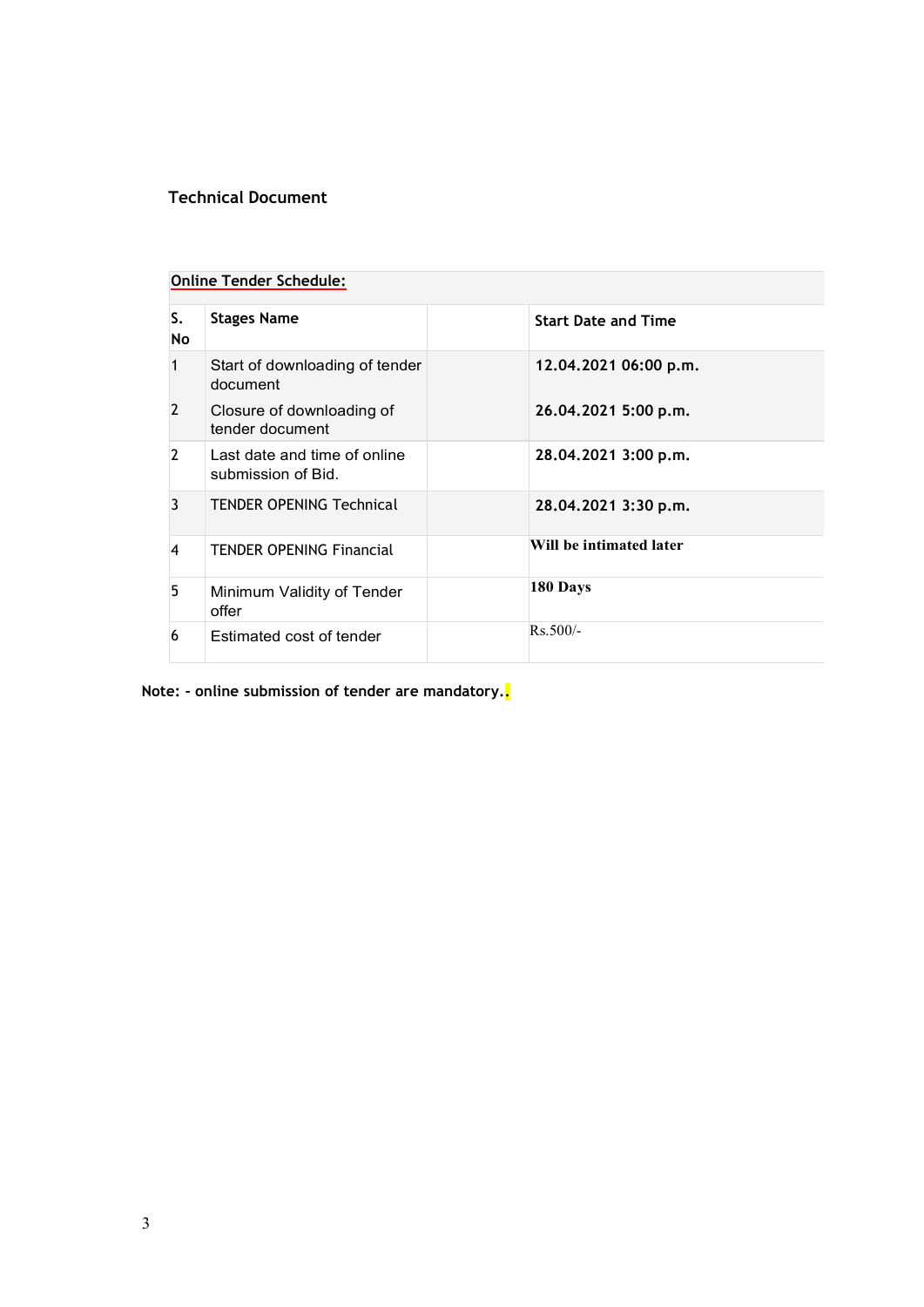Procedure for submission of E‐tender by bidder:

Interested bidders who wish to participate should visit website www.tenderwizard.com/IHM which is the ONLY website for bidding their offer. Further, the procedure is as follows:

- 1. Register your company in website www.tenderwizard.com/IHM for obtaining a Login ID and Password.
- 2. Using the login ID, password and digital signature, enter the tender portal to download the tender document.
- 3. Pay EMD through online mode of payment.
- 4. Attach supporting documents first in "Document Library". Then attach them by selecting in particular tender.
- 5. Submit the tender. You will receive a system generated "Acknowledgement Copy" of tender submission.
- 6. Bidder can change quoted rates any time before of closing date & time.

Bidder must submit the offer before the online closing date  $\alpha$  time. The website will automatically stop accepting the offer after online closing date and time.

e-Tendering Helpline no: 011-49424365 For Support: For e-tendering queries kindly contact Mr. Deepak jangid (deepak.j@etenderwizard.com) Mob‐ 8013426317, Mr. Mayank Thakur (mayank.s@etenderwizard.com) Mob‐800115628

> sd/- PRINCIPAL Institute of Hotel Management Catering Technology and Applied Nutrition, Jaipur-400028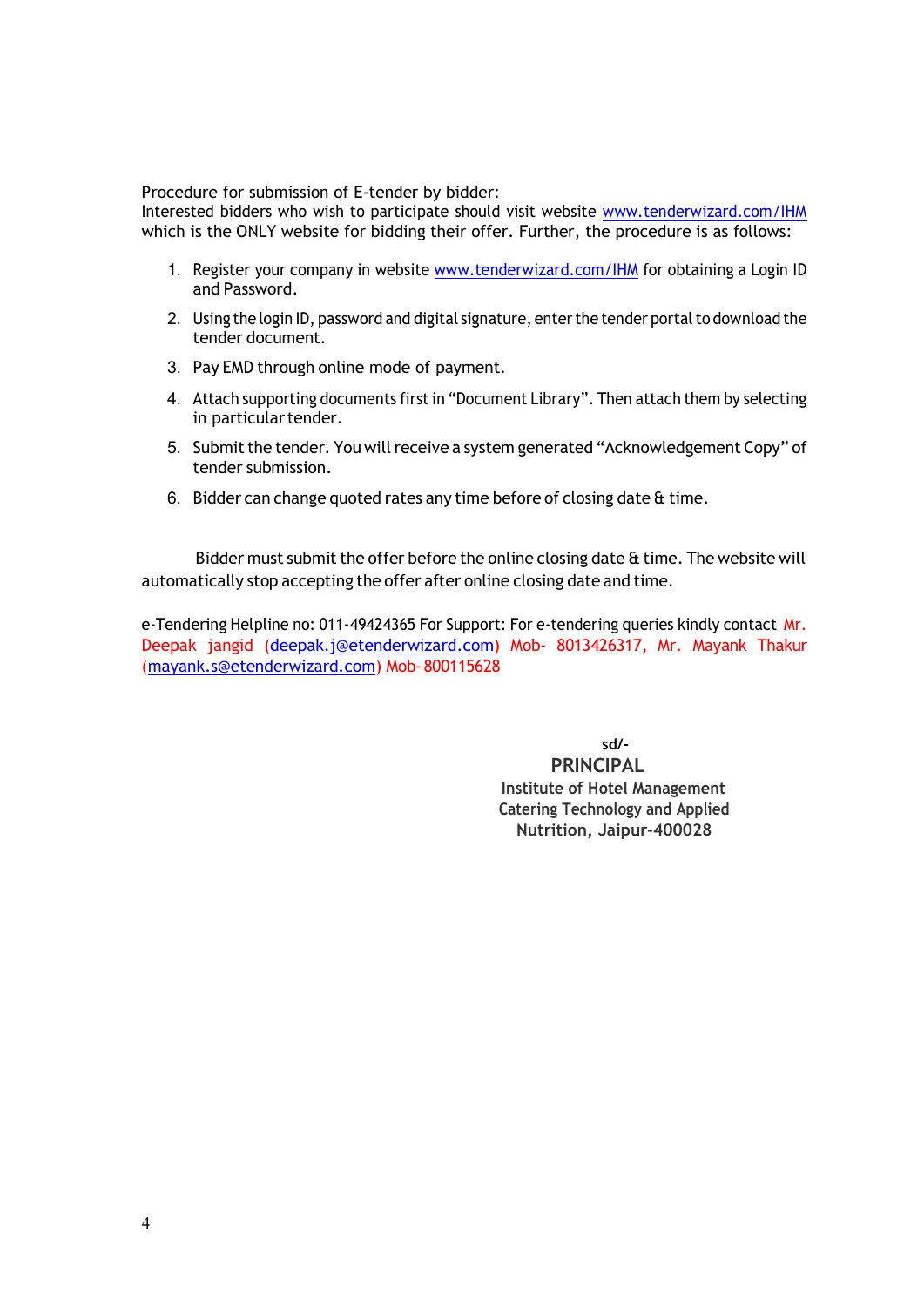# INSTITUTE OF HOTEL MANAGEMENT CATERING TECHNOLOGY & APPLIED NUTRITION

#### Bani park, Sikar Road, Jaipur-302016

### E-TENDER NOTICE

SEALED tenders are invited Upto 3.00 p.m. on Monday, 26th April, 2021, for the supply of the following items on a rate contract basis, for the period May 21 to April 2022

The tender is subject to the following terms and conditions:

- 1. Each tenderer will have to pay Earnest Money Deposit through online mode.Earnest Money Deposit will be forfeited in case after the acceptance of tender, the tenderer does not furnish the requisite security deposit and execute the agreement
- 2. Well known Branded products will be given preference. Past experience in supplying to reputed organizations is necessary.
- 3. The Institute reservesthe right to reject any or all the tenders without assigning any reasons whatsoever and no representation shall be entertained on this account.
- 4. All rates will be inclusive of taxes and delivery charges. All items will be supplied at the Institute premises.
- 5. Each tender will be accepted subject to the existing tax laws prevalent in the State of Rajasthan and must state his registration number oftaxes.
- 6. The tenders will be opened at 03.30p.m. on the 26th April 2021.
- 7. Detailed tender form our website www.ihmjaipur.com. Tender forms can be downloaded from the website.
- 8. The Financial bids needs to be submitted online on www.tenderwizard.com/IHM, no hard copy needs to be submitted.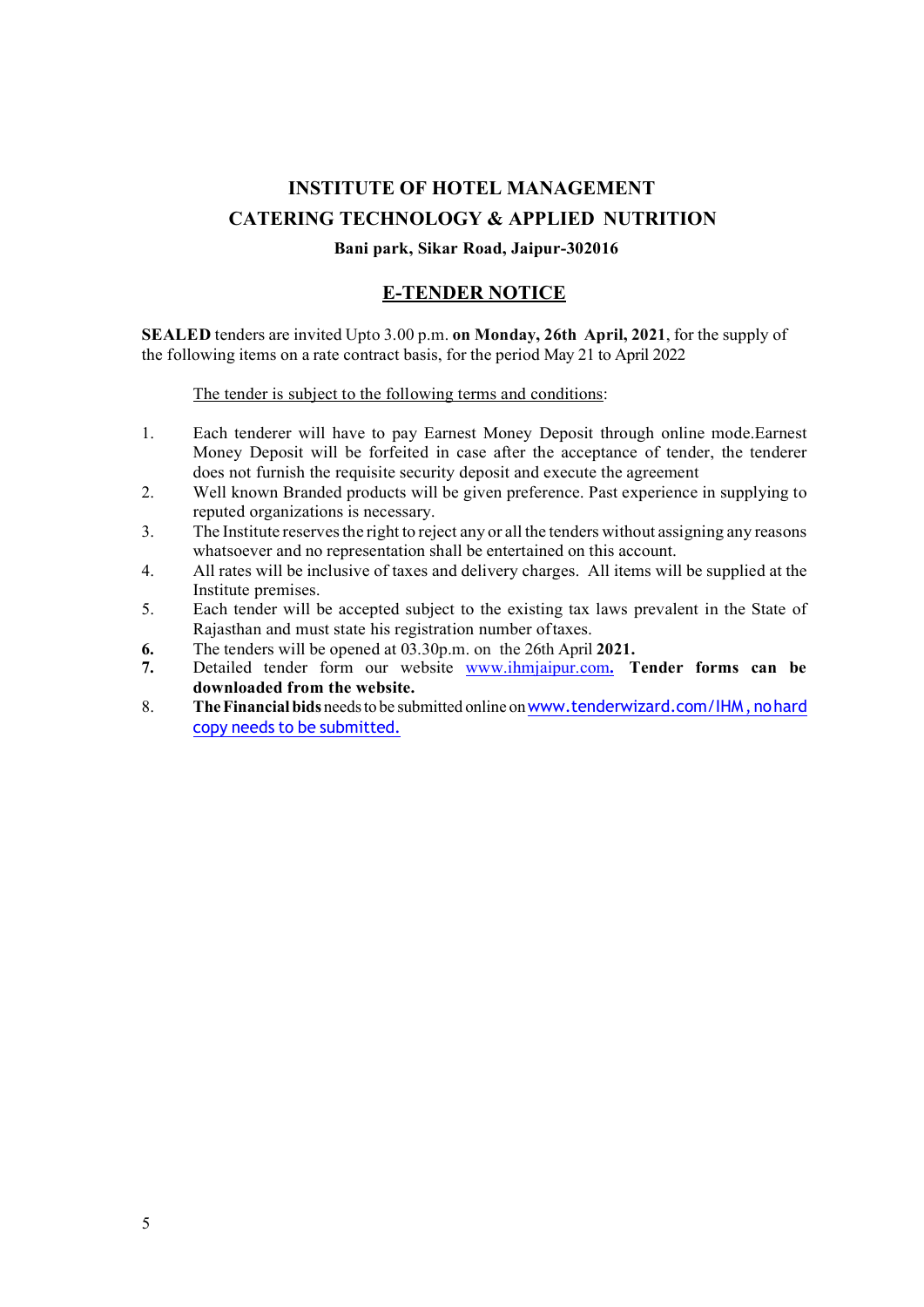### GENERAL DIRECTIONS TO TENDERERS

- 1. Tenderers are to sign the form of the Tender, giving exact specification of the articles, the contents and the design of the articles and the schedules of rates. All tenders, not so signed, shall be rejected.
- 2. Earnest Money Deposit must be paid onlinemode only.
- 3. The Institute reserves the right to disqualify the complete tender if overwriting or erasing is found in the rate column. Each page must be stamped and signed.
- 4. All tenderers must disclose the names of their partners, if any. Any tenderer failing to do so will render himself liable to have his security deposit forfeited and contract, entered into, cancelled at any time during its completion.
- 5. Tenders are to be enclosed in sealed envelopes addressed to the Principal/Secretary of the Institute clearly stating on the envelope the category of articles tendered for.
- 6. All tender quotations should, besides the specifications already stated in the Tender Form very clearly specify the articles in respect of contents, gauge, brand, quality, quantity, size, gross weight, net weight and any other additional specification, wherever applicable to such items.
- 7. In the event of the tender being accepted, the contract must be signed by all the members of the firm after depositing a suitable amount required by the Institute as security deposit. This security deposit is for the due performance of all conditions of the contract, such as quality, quantity and service etc. The security deposit of a tenderer will be forfeited in the event of unsatisfactory performance of the contract.
- 8. The Institute does not bind itself to accept the lowest or any tender.
- 9. It is distinctly understood that the tenderer will be strictly required to confirm to the conditions of this contract and any pleas will not on any account be admitted as an excuse on their part for infringement of any of the condition.
- 10. Successful tenderer or tenderers shall supply articles in such quantities and as per specifications and quality demanded as any ordered on him or them from time to time. The quantities mentioned in the schedule are only indicative of the estimated requirements of the Institute, and the Institute does not bind itself to purchase/to complete any or all the quantities indicated therein.
- 11. If any article is not available or the Tenderer does not want to quote for it, clear remarks to this effect must be made against such articles.
- 12. Tenderers are requested to fill in the tender carefully after noting the size by numbers etc. of articles mentioned in the specifications. Workout the amount tendered for each items and total up for all the tendered items.
- 13. The successful tenderers will be required to deliver the articles under the terms of contract at the Institute's registered office which shall be inclusive of delivery charges, cartage, freight etc.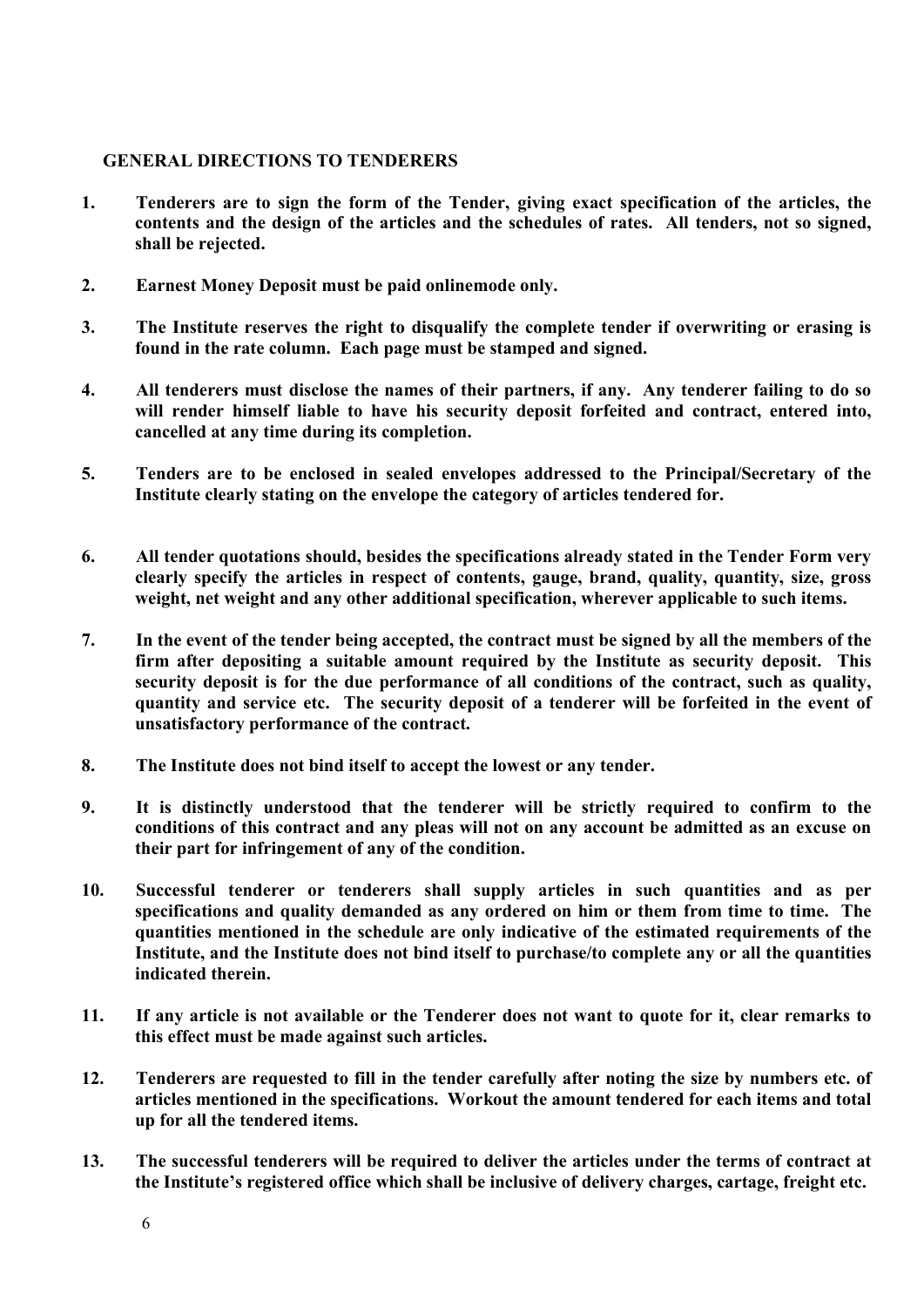- 14. The successful tenderer while effecting deliveries against the Institute's orders, will have to send an official delivery challan mentioning in it the quantity, rates etc. Thereafter, bill should be submitted within 5 working days.
- 15. If any time, during the continuance of this contract, the performance in whole or in part by either part of any obligation under this contract shall be prevented or delayed by reason of any war, hostility, acts of the public enemy, civil commotion, sabotage, fires, floods, explosions, epidemics, quarantine restrictions, strikes, lock-outs or acts of God (hereinafter referred to as "events") provided notice of happening of any such eventuality is given by either party have any claim for damages against the other in respect of such non-performance or delay in performance; and deliveries under the contract shall be resumed as soon as practical work after such event has come to an end or ceased to exist and the decision of the Secretary/Principal shall be final and conclusive have, provided further that if the performance in whole or part or any obligation under this contract is prevented or delayed by a reason of any such event for a period exceeding 30 days either party may at its option terminate the contract PROVIDED ALSO that if the contract is terminated under this clause, the Institute shall be at liberty to take over from the tenderer at a price to be fixed by the Secretary/Principal which shall be final; all unused, undamaged and acceptable materials, bought out components and stores in course of manufacture in the possession of the tenderer at the time of such termination or such portion thereof as the Institute may deem fit accepting such materials, bought out components and stores as the tenderer may with the concurrence of the Institute elect to retain.
- 16. The Institute also reserves the right to enter into parallel contracts simultaneously or at any time during the period of this contract with one or more tenderer(s)/supplier(s) for such quantity of such item(s) as the Secretary/Principal (whose decision shall be final) may determine and to forfeit the security deposit and terminate the contract within 21 days in the case of the unsatisfactory performance of the tenderers.
- 17. The Institute also reserves the right to terminate the contract any time during the year, in the case of the unsatisfactory performance of the tenderers and in such a case 50% of Security Deposit will be forfeited.
- 18. All disputes are subject to Jaipur jurisdiction only.

Category:

Estimated cost ₹ 6.00 Lacs

Security Deposit  $\bar{\tau}$  12.000 To be furnished after acceptance of tender & before execution of agreement.

I/We agree to abide by above The above tender is hereby terms and conditions accepted by me.

Signature of Tenderer **Principal** 

…………….…………… …….…………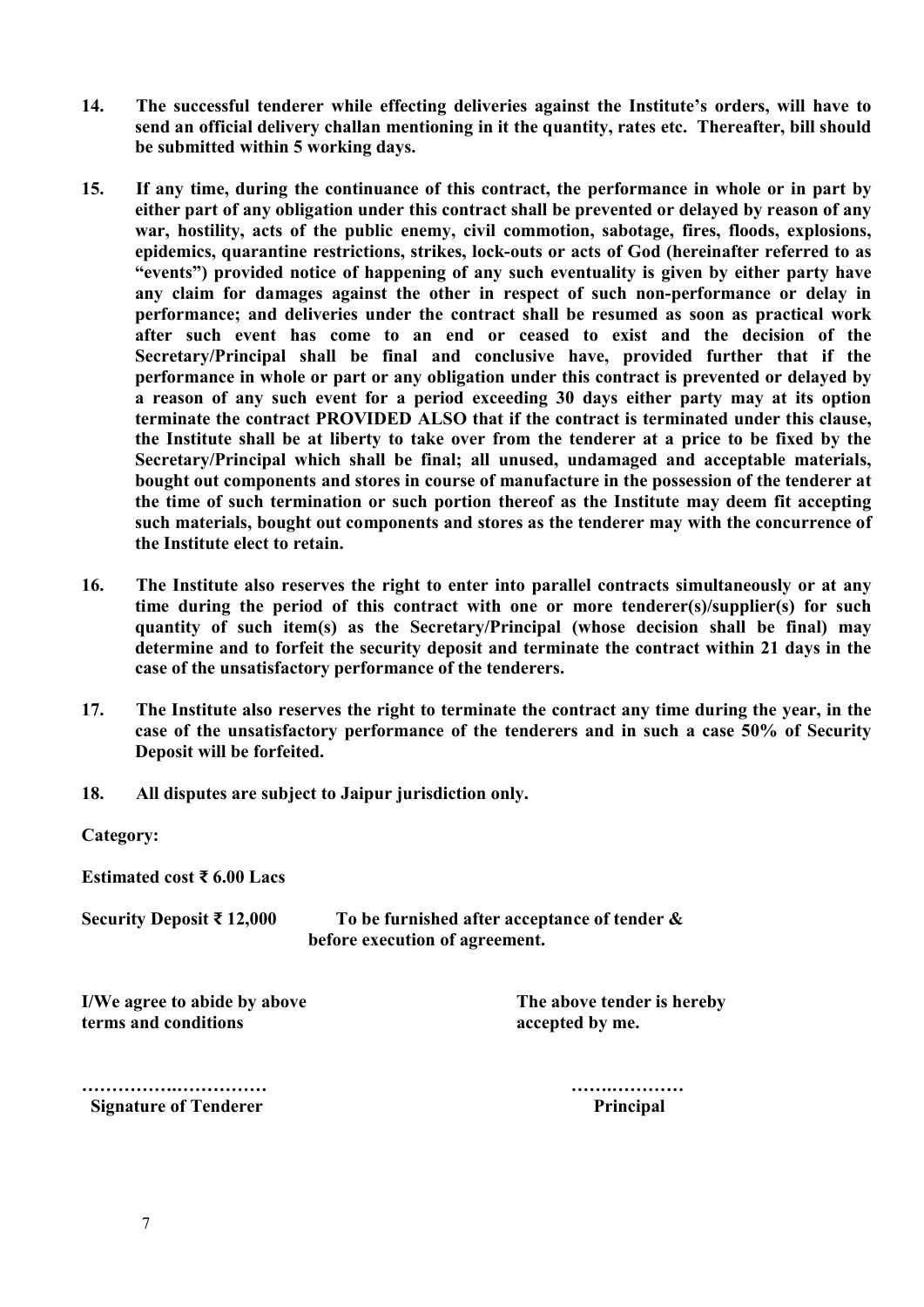The Following Documents must be uploaded along with Technical Bid otherwise the tender shall be summarily rejected.

# CHECK LIST:

- 1. Previous 3 year Experience in the same trade (Copy of work order/Purchase order)
- 2. Self-attested copy of last 3 year Income Tax Return.
- 3. Self-attested copy of PAN card.
- 4. EMD fee of Rs. /- (Online payment receipt).
- 5. Self-attested copy of MSME Certificate (if applicable)
- 6. GST registration No. (if applicable)
- 7. Technical Specification and Tender terms and conditions –All pages duly signed and stamped and Annexure-A and Annexure-B

IHM, Jaipur reserves the right to ask for additional documents/clarificatory documents which are not post-dated to the opening at the technical bid.

I/we have read and understood various forms and documents and am/are submitting tender complete in all respects. I/we agree to the terms & conditions as detailed in the tender documents.

Thanking You

Yours Sincerely

Signature, Name and designation (Stamp)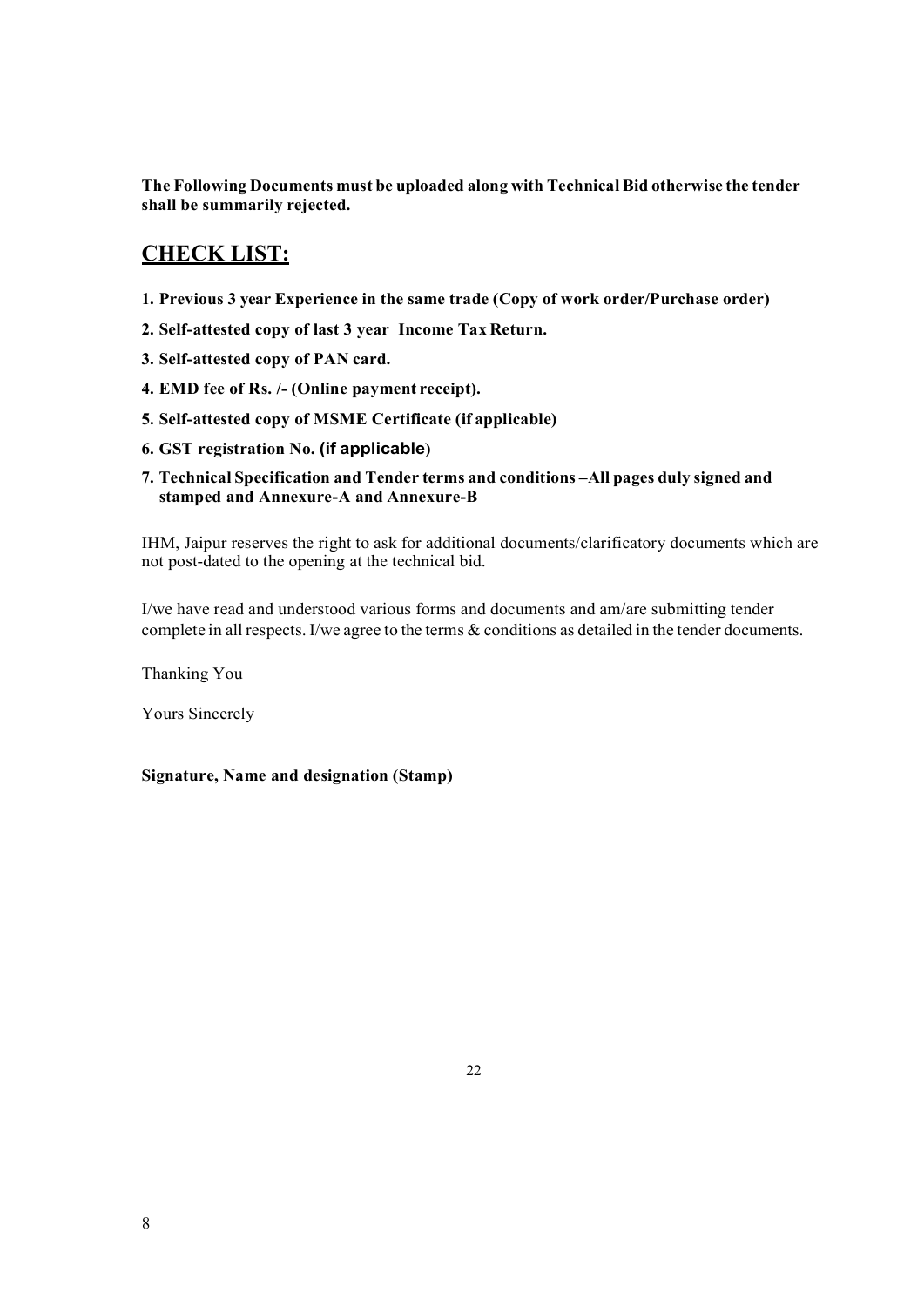|     | $\mathbf{M}$ , $\mathbf{M}$ , $\mathbf{M}$ , $\mathbf{M}$ , $\mathbf{M}$ , $\mathbf{M}$                                                 |                                                              |
|-----|-----------------------------------------------------------------------------------------------------------------------------------------|--------------------------------------------------------------|
|     | <b>SR. No. Particulars</b>                                                                                                              |                                                              |
| 1.  | Name of the Firm                                                                                                                        |                                                              |
| 2.  | Address of the Firm                                                                                                                     |                                                              |
| 3.  | Name of the Banker                                                                                                                      |                                                              |
| 4.  | Contact No. & Email id (if any)                                                                                                         |                                                              |
| 5.  | In case of MSME Firm (upload the<br>Registration certificate)/NSIC Certificate                                                          |                                                              |
| 6.  | Status of the Firm-please state whether<br>Registered, Co-operative society, Public Ltd<br>company,                                     |                                                              |
| 7.  | Previous Experience in the same trade with<br>names of Hotels/Institutions served (Copy of<br>work order/Purchase order to be uploaded) |                                                              |
| 8.  | Last year Income Tax Return<br>(Copy to be uploaded)                                                                                    |                                                              |
| 9.  | Income Tax permanent Account No.(PAN)<br>Copy to be uploaded.                                                                           |                                                              |
| 10. | EMD Fee of Rs.12,000/- (Online Payment)                                                                                                 |                                                              |
| 11. | <b>RTGS/NEGT Details</b><br>Account Name (For refund of EMD)-                                                                           | Account Name-<br>Bank Name-<br>Account Number-<br>IFSC Code- |
| 12. | GST registration No.(if applicable Copy to<br>be uploaded)                                                                              |                                                              |
| 13. | Under MSME ACT exempted from payment<br>of EMD and tender for fee- if yes, please<br>Enclose a copy of relevant certificate.            |                                                              |

## ANNEXURE-A

(Signature of the tenderer & designation of the signatory status and office seal.)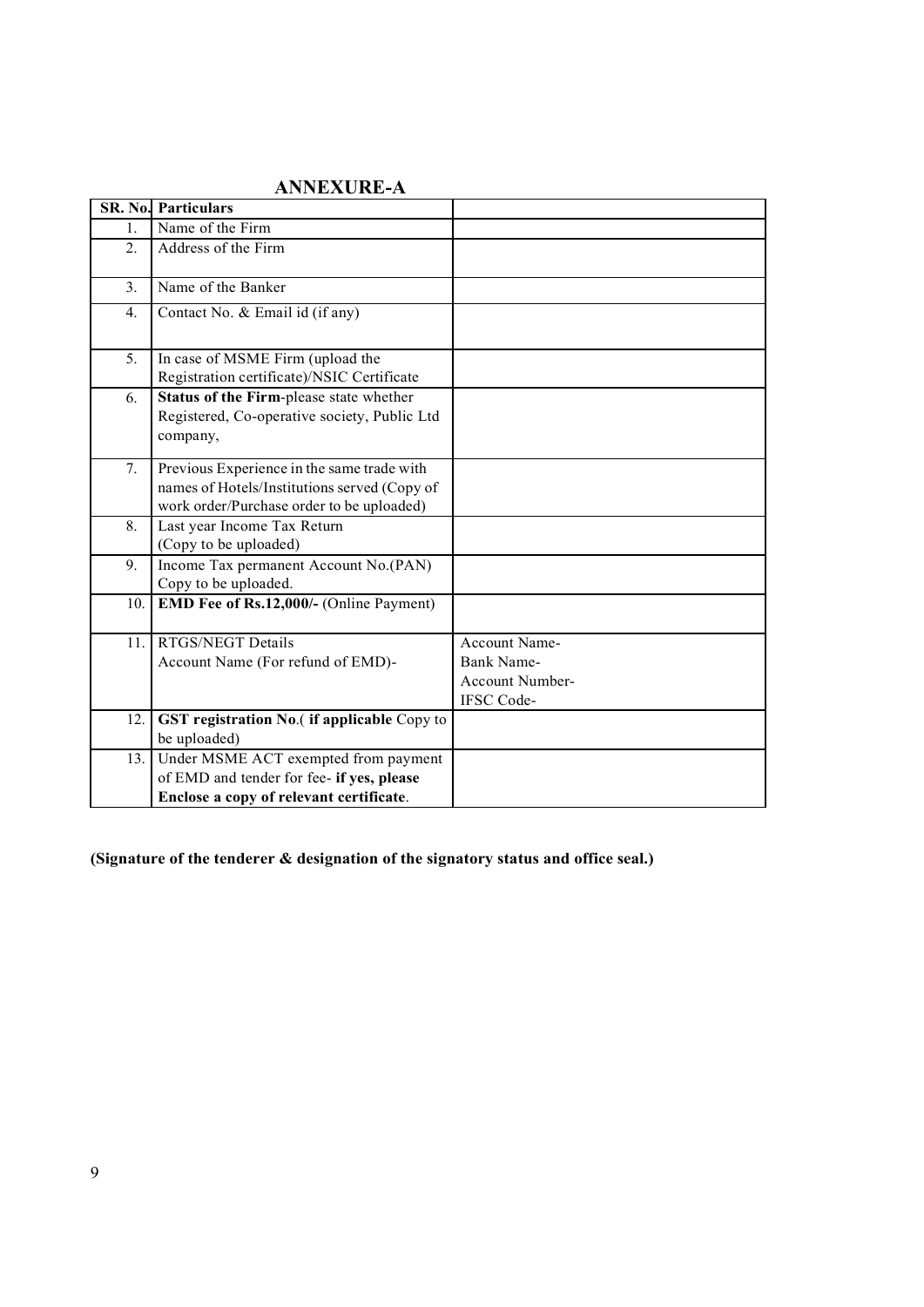#### Institute of Hotel Management Catering Technology and Applied Nutrition Bani park, Sikar Road, Jaipur-302016 बनीपार्क, सीकर रोड़, जयपुर – 302016 Phone: 0141- 2202812 • Tele Fax: 0141- 2200402 E-mail: ihm\_jpr@rediffmail.com, info@ihmjaipur.com Website: www.ihmjaipur.com

### *TECHNICAL BID*

| Name of the Firm of the Tenderer                                                               |
|------------------------------------------------------------------------------------------------|
|                                                                                                |
|                                                                                                |
|                                                                                                |
|                                                                                                |
|                                                                                                |
| E-Mail Address:                                                                                |
| State if the tenderer owns a factory/workshop anywhere. If so, give full details:              |
| How long is the tenderer in this business of supplies?  Years                                  |
| State if the tenderer is at present supplying to any of the Hotels, Hostels, Hospitals, Clubs, |
| etc. and give particulars.                                                                     |
|                                                                                                |
|                                                                                                |
|                                                                                                |
|                                                                                                |
|                                                                                                |
| State details of Registration No. of GST and enclose last years Income Tax Certificate.        |

Signature of the Tenderer Seal of the tenderer

…………………………..… …………………………….